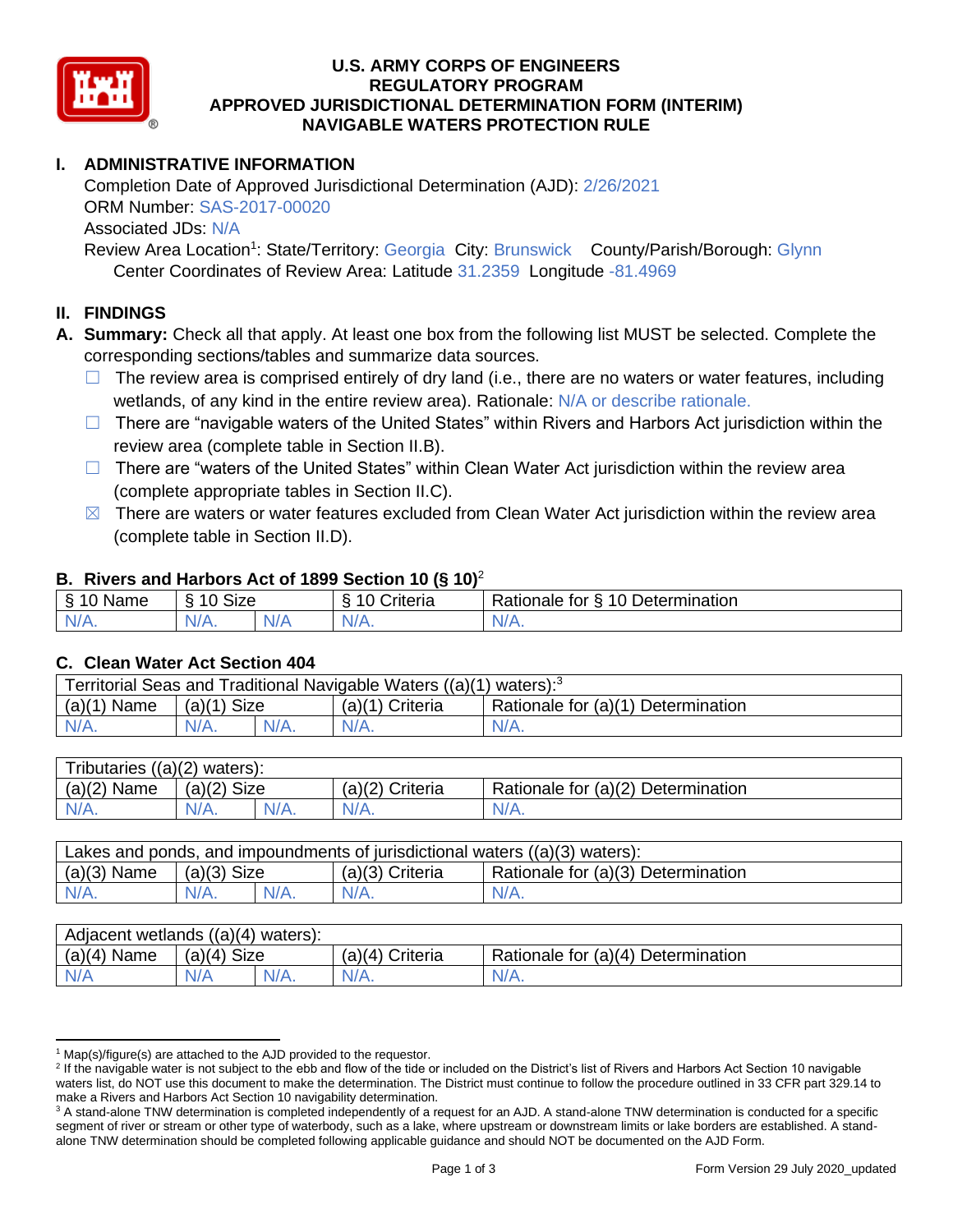

### **U.S. ARMY CORPS OF ENGINEERS APPROVED JURISDICTIONAL DETERMINATION FORM (INTERIM) NAVIGABLE WATERS PROTECTION RULE REGULATORY PROGRAM**

# **D. Excluded Waters or Features**

| D. Excluded waters or Features                      |                       |                  |                                                                                                                                                                                                                                                 |                                                                                                                                                                                                                                                                                                                                                                                                    |
|-----------------------------------------------------|-----------------------|------------------|-------------------------------------------------------------------------------------------------------------------------------------------------------------------------------------------------------------------------------------------------|----------------------------------------------------------------------------------------------------------------------------------------------------------------------------------------------------------------------------------------------------------------------------------------------------------------------------------------------------------------------------------------------------|
| Excluded waters $((b)(1) - (b)(12))$ : <sup>4</sup> |                       |                  |                                                                                                                                                                                                                                                 |                                                                                                                                                                                                                                                                                                                                                                                                    |
| <b>Exclusion Name</b>                               | <b>Exclusion Size</b> |                  | Exclusion <sup>5</sup>                                                                                                                                                                                                                          | Rationale for Exclusion Determination                                                                                                                                                                                                                                                                                                                                                              |
| <b>Wetland A</b>                                    | 0.75                  | $\text{acre}(s)$ | $(b)(1)$ Non-<br>adjacent wetland.                                                                                                                                                                                                              | This feature is not adjacent to any $(a)(1)-(a)(3)$<br>waters as defined by the NWPR. This wetland<br>does not abut any $(a)(1)-(a)(3)$ waters, is not<br>inundated by any $(a)(1)-(a)(3)$ waters in a typical<br>year, is physically separated from all $(a)(1)-(a)(3)$<br>waters and does not have a direct hydrologic<br>surface connection to any $(a)(1)-(a)(3)$ waters in<br>a typical year. |
| Lagoon 1                                            | 0.467                 | $\text{acre}(s)$ | (b)(8) Artificial<br>lake/pond<br>constructed or<br>excavated in<br>upland or a non-<br>jurisdictional<br>water, so long as<br>the artificial lake<br>or pond is not an<br>impoundment of<br>a jurisdictional<br>water that meets<br>$(c)(6)$ . | This feature is not adjacent to any $(a)(1)-(a)(3)$<br>waters as defined by the NWPR. This feature<br>does not abut any $(a)(1)-(a)(3)$ waters, is not<br>inundated by any $(a)(1)-(a)(3)$ waters in a typical<br>year, is physically separated from all $(a)(1)-(a)(3)$<br>waters and does not have a direct hydrologic<br>surface connection to any $(a)(1)-(a)(3)$ waters in<br>a typical year. |
| Lagoon <sub>2</sub>                                 | 0.573                 | $\text{acre}(s)$ | (b)(8) Artificial<br>lake/pond<br>constructed or<br>excavated in<br>upland or a non-<br>jurisdictional<br>water, so long as<br>the artificial lake<br>or pond is not an<br>impoundment of<br>a jurisdictional<br>water that meets<br>$(c)(6)$ . | This feature is not adjacent to any $(a)(1)-(a)(3)$<br>waters as defined by the NWPR. This feature<br>does not abut any $(a)(1)-(a)(3)$ waters, is not<br>inundated by any $(a)(1)-(a)(3)$ waters in a typical<br>year, is physically separated from all $(a)(1)-(a)(3)$<br>waters and does not have a direct hydrologic<br>surface connection to any $(a)(1)-(a)(3)$ waters in<br>a typical year. |

# **III. SUPPORTING INFORMATION**

- **A. Select/enter all resources** that were used to aid in this determination and attach data/maps to this document and/or references/citations in the administrative record, as appropriate.
	- $\boxtimes$  Information submitted by, or on behalf of, the applicant/consultant: Approved JD Request submitted to the Corps on November 10, 2020 and additional information submitted on February 5, 2020

<sup>&</sup>lt;sup>4</sup> Some excluded waters, such as (b)(2) and (b)(4), may not be specifically identified on the AJD form unless a requestor specifically asks a Corps district to do so. Corps districts may, in case-by-case instances, choose to identify some or all of these waters within the review area. to do so. Corps districts may, in case-by-case instances, choose to identify some or all of these waters within the review area.<br><sup>5</sup> Because of the broad nature of the (b)(1) exclusion and in an effort to collect data on s

 exclusion, four sub-categories of (b)(1) exclusions were administratively created for the purposes of the AJD Form. These four sub-categories are not new exclusions, but are simply administrative distinctions and remain (b)(1) exclusions as defined by the NWPR.